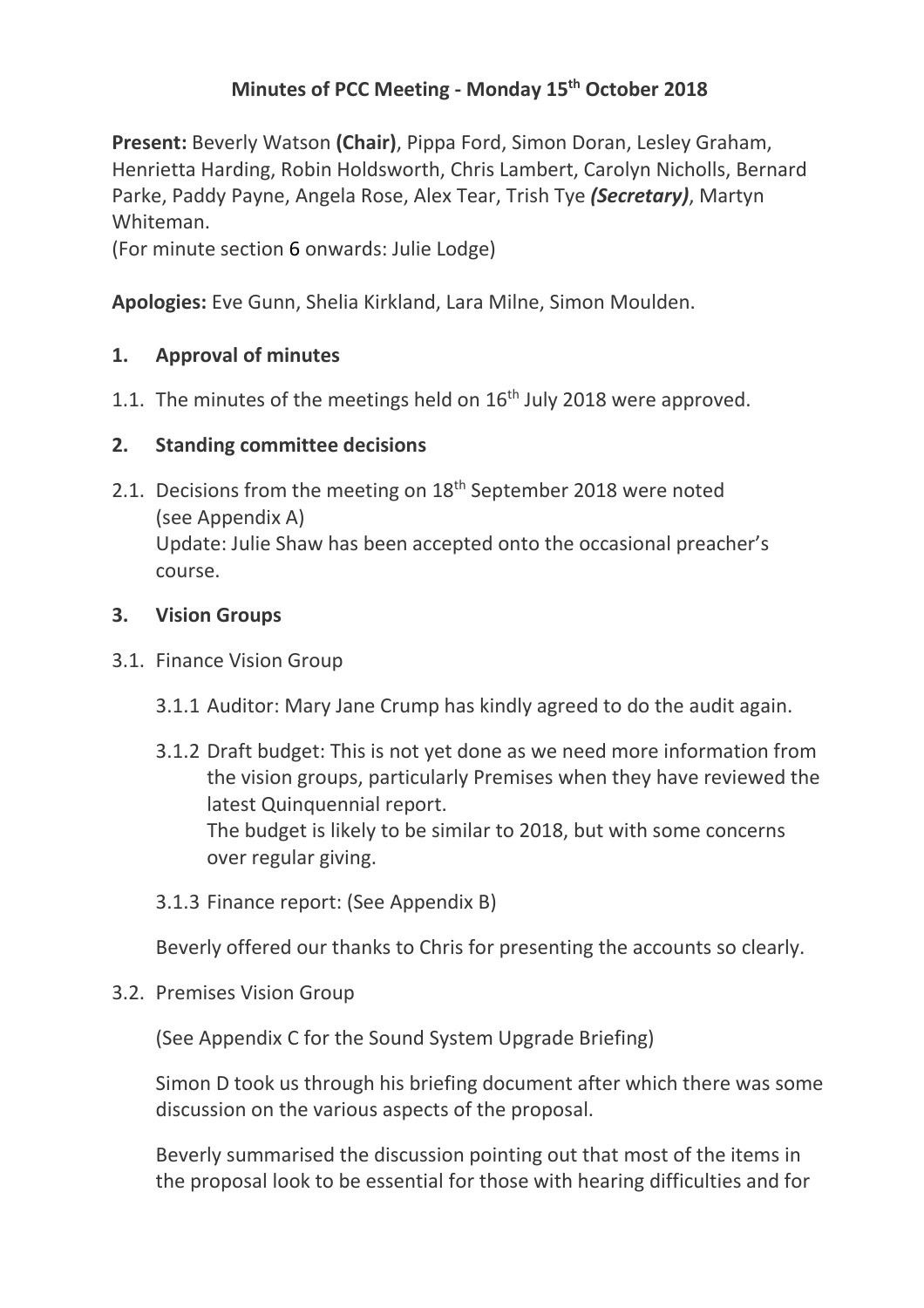the use of the church in the future. Because the church is used by the wider community, for example schools and choirs, we are very likely to qualify for match funding from charities, trusts etc. Additionally, we have a large donation in the Vicar's discretionary fund. The donors would be happy for some of this to go towards the sound system.

**Proposal:** That we go to tender for the specification that addresses the needs highlighted in the document. We will aim for the tender documents to come back to PCC for approval in December.

**Proposed:** Pippa, **Seconded:** Henrietta, 1 abstention, remaining agreed.

**Action:** Simon D to go to tender with the requirements. Action: Beverly to seek match funding when we have received tenders.

3.3. Mission Vision Group

(See Appendix D for a briefing on Eco-Church)

Trish took the meeting through the Eco-Church briefing document after which the following proposal was made:

**Proposal:** That we form a Green Team that will push forward with the Eco-Church initiative and report to the Missions Vision Group. The team should include young people and form links with schools.

**Proposed:** Trish**, Seconded:** Angela; Bernard against, remaining agreed.

**Action:** Missions Vision Group start forming the Green Team.

# **4. Transforming Church Plan**

# 4.1. Follow up from PCC Away Morning

Beverly reminded the PCC of the very useful discussions that we'd had at the away morning. What became apparent, was our need to clarify our core purpose. To this end, Danny Wignall, the Diocesan Mission Advisor, is coming to our next PCC meeting on 19<sup>th</sup> November. Danny will lead the meeting using tools and resources to help draw out our core purpose and vision.

The notes from the Away Morning have been written up and will be circulated after our meeting with Danny.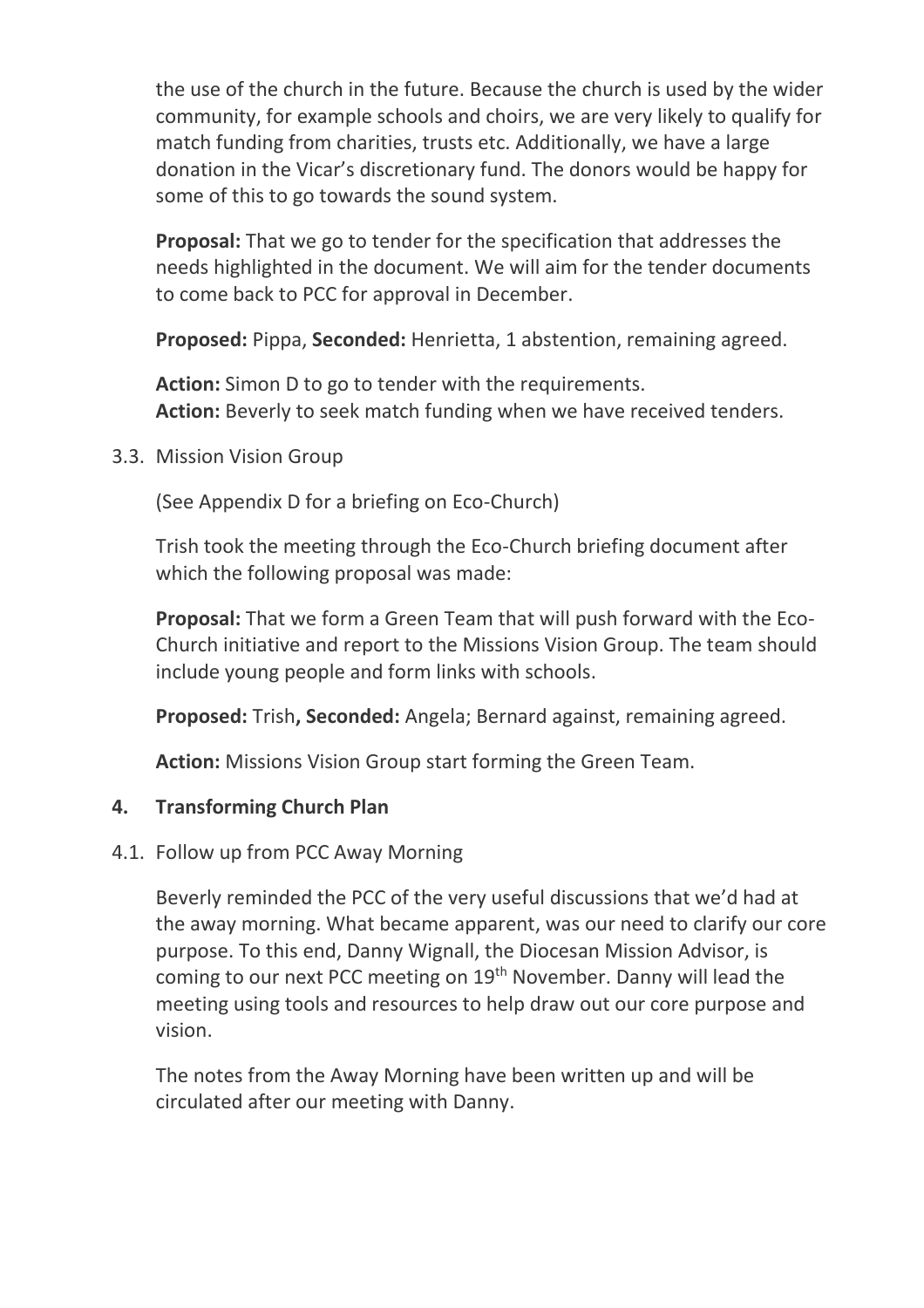# **5. Vicar's report**

Beverly summarised our main activities since the September Away Morning:

- Harvest Festival supper and quiz
- Harvest Sunday celebration
- 5 Harvest services with the schools and Dray Court
- Bunty Harris' funeral. Bunty lived in Elmside for 73 years and many people attended her funeral.
- Tea for Friends International thanks to the Nicholls' and Martyn.
- Prayer space for Queen Eleanor's School with 400 attendees. Feedback is coming in from staff and children on this event. (Pippa requested the minuting of thanks to the Prayer Space team).
- Restoring Communication Service
- Healing and Wholeness Service

Beverly has been asked that we have an LLM student on placement at All Saints. William Loures is at St John's Stoke and will be with us from January to Easter.

Beverly has been asked by the Arch Deacon if she would be an Assistant Area Dean in our Deanery. Nick Williams is the Area Dean. Beverly believes taking the role would involve her being out of the parish for half a day a week. The views of the PCC showed concern over Beverly's workload as well as the positive aspects of All Saints' benefiting from a closer relationship with the deanery. The decision is with Beverly.

# **6. Safeguarding**

### 6.1. Update

Julie reported that the Safeguarding Policy has been adopted. The Domestic Abuse charter had needed more thought by the safeguarding team, but it seems to be very common sense. The Safeguarding Team recommends that the PCC agree to adopt the charter. We need to run some appropriate publicity including engaging with some speakers on the subject.

**Proposal**: that the PCC adopts the Diocese Domestic Abuse Charter.

**Proposed**: Carolyn, **Seconded**: Bernard, Unanimously agreed.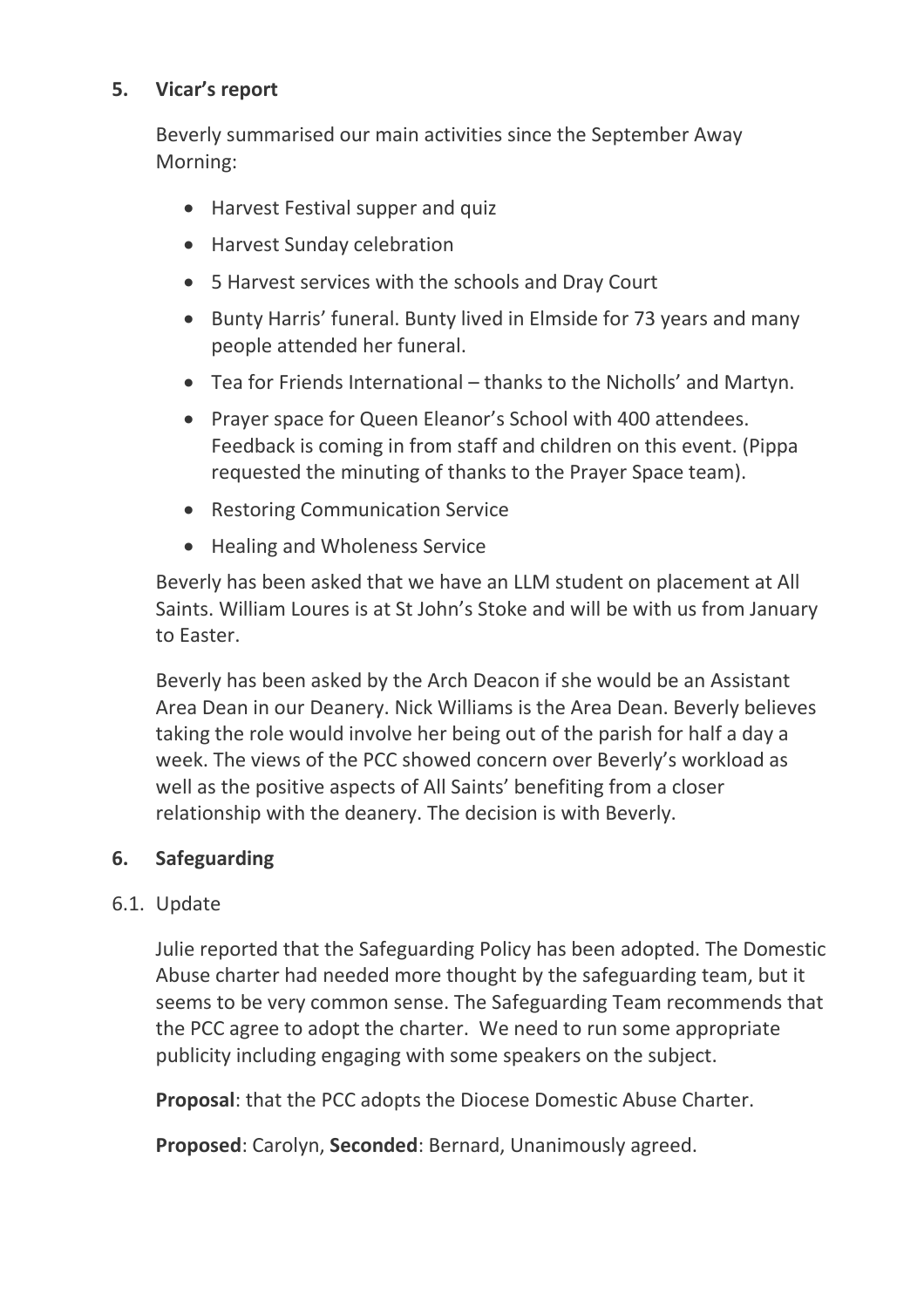# **7. Approvals**

7.1. Pilgrimage 2019

(see Appendix E – Pilgrimage Itinerary)

Carolyn explained that the possibility of staying overnight en-route was not easy and so it was decided to use public transport to return home and back to the walk each day. The walk will be led by Peter and Carolyn Nicholls and Richard Hemingway.

**Proposal**: that the PCC approves the 2019 Pilgrimage proposal

**Proposed**: Simon D, **Seconded**: Carolyn, 1 abstention, remaining agreed.

# **8. Correspondence**

8.1. St Nicolas Infant School – Foundation Governor

We have received further information on the role from St Nicolas School and we have a potential candidate who Andrew Norman is considering.

# **9. Date and events**

9.1. Calendar – January to March

Trish circulated a draft 2019 calendar (since updated).

**Action:** Trish to contact Vision Groups requesting significant dates that should be included in the calendar. The calendar will be reviewed at the December PCC meeting.

# 9.2. Pantomime

Andy Wells has suggested March for the pantomime. There was a feeling that this was getting near to exam time and rather far from Christmas.

**Action:** Beverly to discuss with Andy

# **10. Dates of future meetings**

PCC Vision Evening – 19th November (7.15 pm in the Vicarage) – replaces SC

PCC Meeting – 10th December 2018

**PART 2** (*Confidential items*) (none)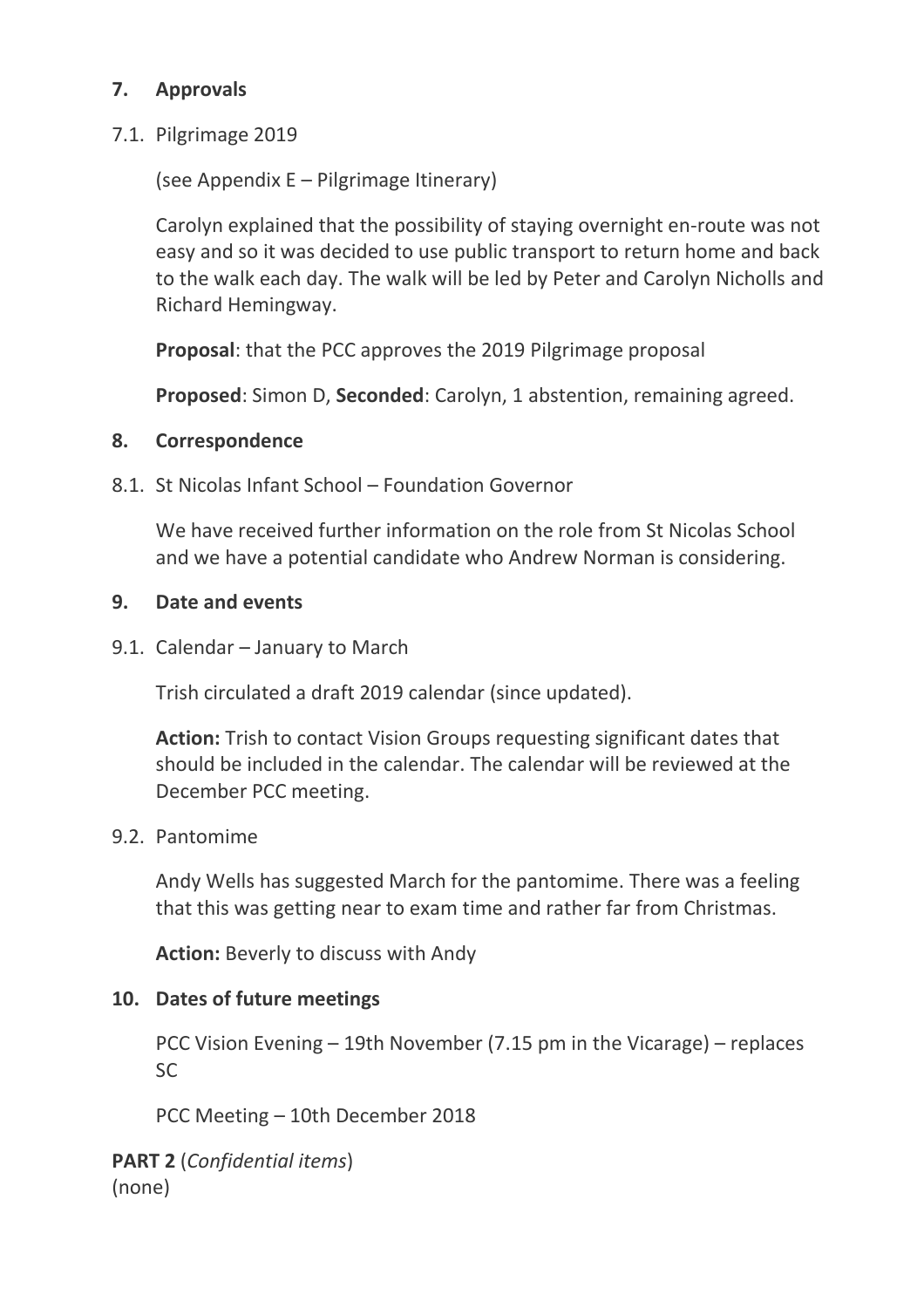### **APPENDIX A: Standing Committee Decisions**

# Standing Committee Notes and Decisions: 18th September 2018

**Attendees**: Beverly Watson, Pippa Ford, Henrietta Harding, Chris Lambert, Carolyn Nicholls, Paddy Payne, Trish Tye

**Apologies**: Simon Moulden, Henrietta Harding, Lara Milne, Paddy Payne,

### 1. Deanery Synod Rep

Rebecca has offered to stand as our third Deanery Synod rep.

*Proposal:* That we elect Rebecca to be our third Deanery Synod representative and invite her to join the PCC.

Proposed by Pippa, seconded by Carolyn, unanimously agreed.

*Action*: Trish to inform Rebecca and to invite her to join the PCC and the away morning on Saturday. Ask Rebecca to print a role description from the website, and complete.

### 2. Occasional Preachers Course

Julie Shaw asked Beverly if she could do the Occasional Preachers Course, run by the Diocese. This allows for the candidate to preach up to five times/year in their own parish. The course starts in November and there is a £50 charge.

(*Post meeting note:* The cost has increased to £110)

*Proposal:* That we approve Julie Shaw's attendance the Occasional Preachers course.

Proposed by Chris, seconded by Pippa, unanimously agreed

*Action*: Carolyn to lead on safe recruitment. *Action*: Trish to inform Julie

#### 3. Murder Mystery

The date has been changed to  $17<sup>th</sup>$  November due to the team's commitments.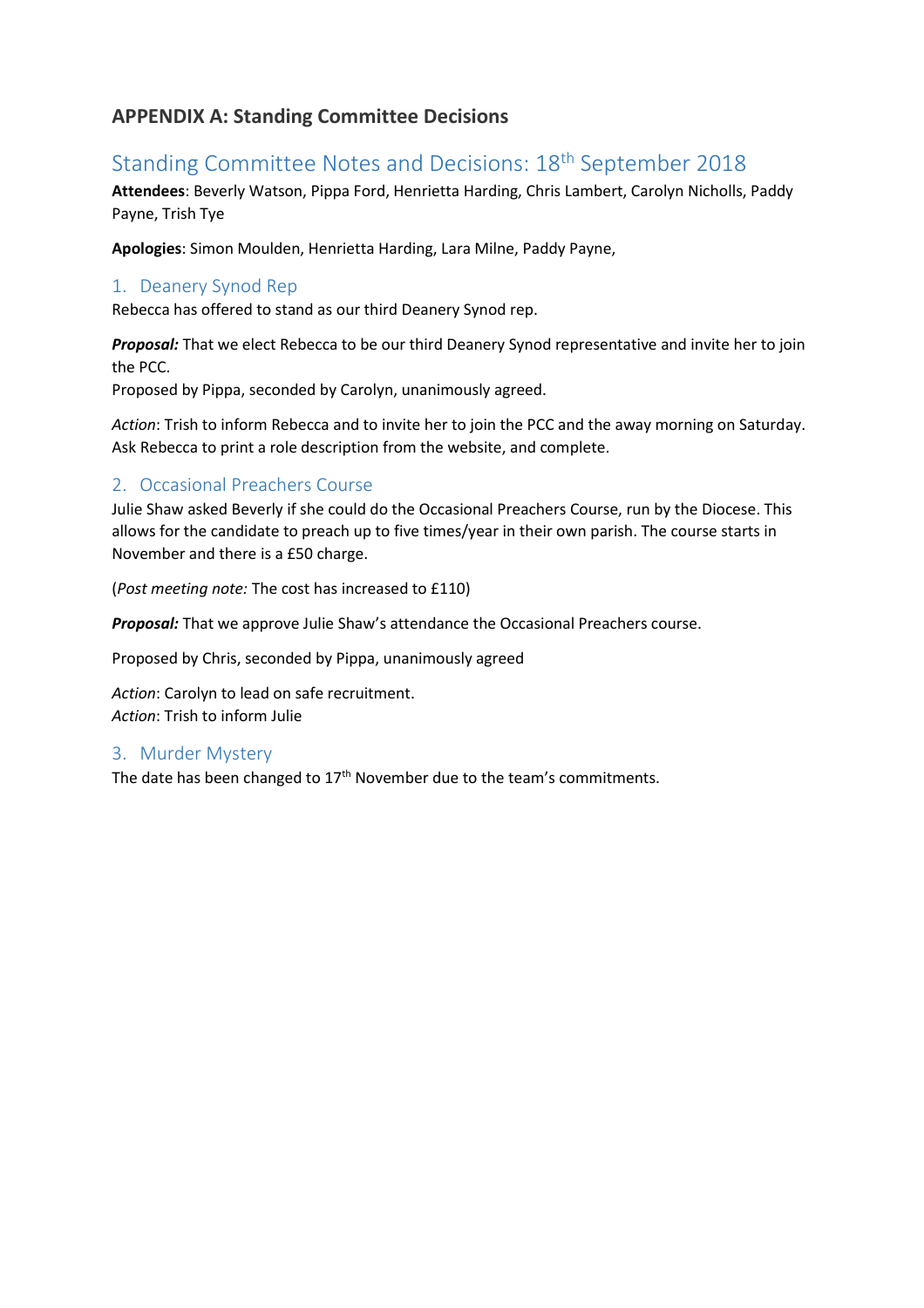### **APPENDIX B: Finance Report**

### **PCC of All Saints Church, Guildford**

### **PCC Meeting – Monday 15 September 2018**

### **Review of Finances - January 2018 – 30 September 2018**

#### **Summary**

The Income and Expense Account for the nine months to 30 September 2018 shows a surplus of £4,785; this is slightly more than the Budget surplus of £2,314. The balance at the bank has increased from £34,520 at the beginning of the year to £56,394 at 30<sup>th</sup> September, an increase of approximately £22,000; this due mainly to the receipt of two donations of £10,000 both of which have been kept apart from the Income and Expense Account. (So the increase in the Bank Balance is only in small part due to the surplus.) The first donation of £10,000 is the conditional legacy which was discussed at the PCC Meeting in July and the second an anonymous gift of £10,000 received since which has been credited to the Vicars Discretionary Account.

#### **The Budget for Nine Months**

The Nine Monthly figures are shown alongside the comparative Budget Figures (the first two columns). The Budget figures are taken for the most part as 75% of the annual Budget for 2018 but as usual adjusted where necessary to reflect the fact that some income and expenses fall exclusively or disproportionately into, or outside, the nine month period. As with the Six Months figures, doing it this way has given the Budgeted surplus a rather lopsided look because the Budget surplus for the Nine Months (before General Missions) comes to £3,214 whereas the equivalent Budget figure for the whole year is just £1,649. As before, this disparity is a reflection of two things: first the projected income for the first nine months is always disproportionately large (because of the Auction of Promises and the Summer Fete); and secondly there are still certain budgeted expenses which will now arise entirely in the final three months.

#### **Total Income – Less Direct Costs**

The trend in the Six Months Accounts is repeated here in that notwithstanding the loss of the Auction of Promises and the Summer Fete the Income of the Church was only just shy of the Budgeted income; £81,428 as opposed to a Budget figure of £82,496. The shortfall was made up for in the Regular Giving and in one large one-off donation (included in the figure of £2,774). The income of the other categories were roughly in line with Budget except for Thorn Bank where the cost of the new kitchen was about £1,000 more than anticipated.

The Regular Giving is still some £2,000 above Budget but as was the case with the Six Months Accounts this is not as good as it looks because one of our most generous benefactors has made a whole year's donation in advance from the start of April onwards (included in "Other Planned Giving") instead of her usual monthly Gift Aided donations. This accounts for the entire increase and obviously will not recur. The Church Hall income which was well up on budget in the first Six Months has levelled out as expected. But this is still surprisingly good because Hall Cleaning expenses of £1,000 are now charged to the Church Hall for the first time – in previous Accounts these expenses were included in Administration and Running Costs.

#### **Cost of Church Activities and Administration and Running Costs**

The expenditure in these categories is about £1,000 and £2,000 respectively below Budget. The expenditure in the former category is lower because we did not have a Parish Secretary for a couple of months between Rebecca resigning and Trish taking over; and the latter mainly because Cleaning Expenditure has been partly reallocated to the Church Hall as mentioned above.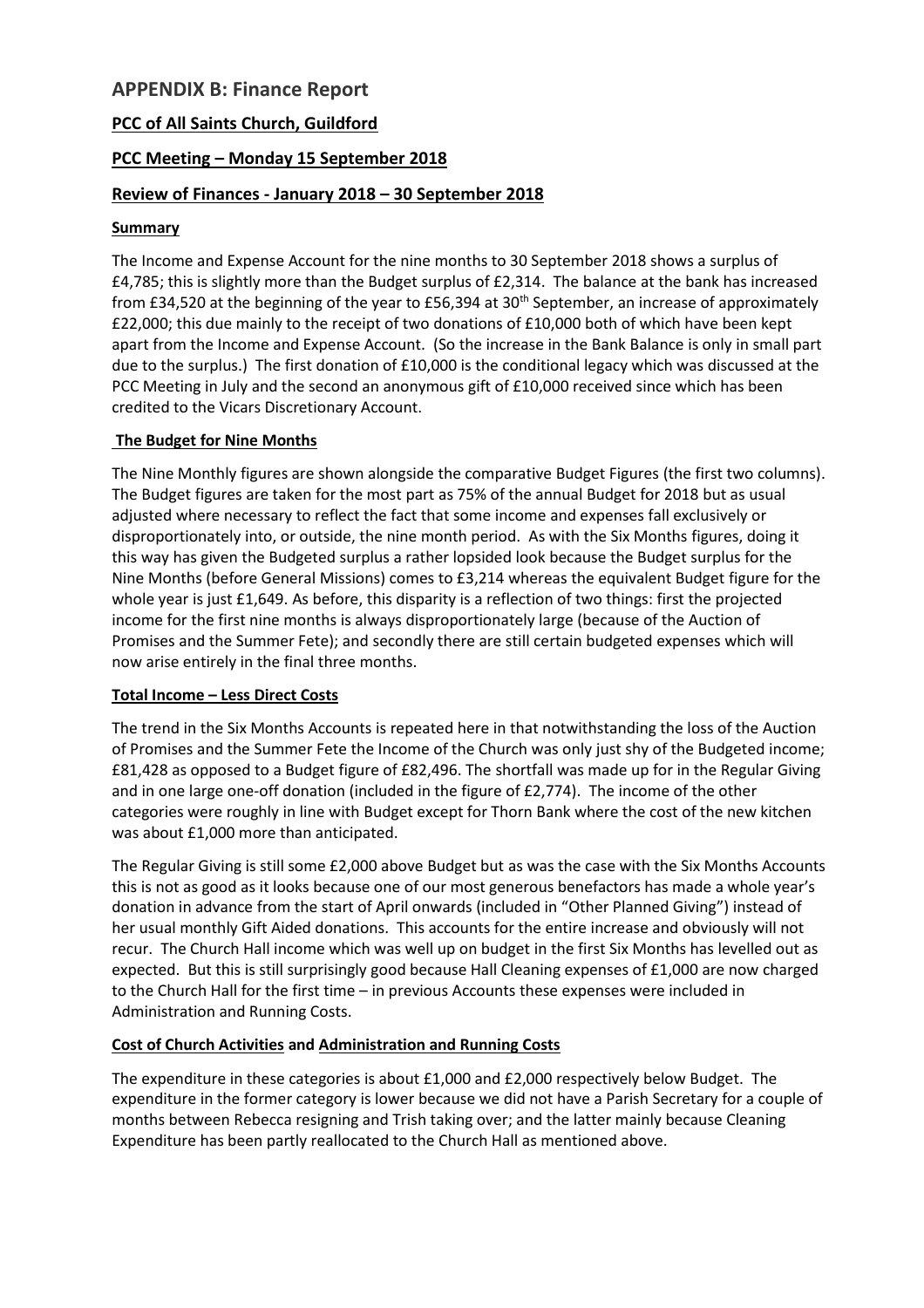#### **Income & Expenditure Conclusion**

As with the June Accounts the overall income position is deceptively reassuring. The Regular Giving and one-off donations are both better than Budget and have largely compensated for the loss of the Summer Fete and Auction of Promises. The picture is not as good as it looks though; as mentioned above some of the Regular Giving has been made in single donations effectively in advance, so the income for the Nine Months is, in a sense, inflated. The Church has also lost two very generous donors and the feeling is that the Regular Giving for the final three months will drop off somewhat so that by the end of the year it will be back in line with the original Budgeted figure for income or maybe slightly below.

With the exception of the Hall, the expenditure that was anticipated on maintenance has largely now been incurred, and with the planned expenditure on the Hall due to take place within the next few weeks all the major renovation costs will then have been incurred. Also the more routine items of expenditure seem to have been kept well within the amounts anticipated so it looks very much as if the overall expenditure for the year will come in below the Budgeted figure. This might hopefully compensate for any shortfall in the income.

#### **Balance Sheet**

The surplus for the Nine Months has pushed up the Unrestricted Fund at 30 September 2018 from £56,116 at the beginning of the year to £60,901. The equivalent figure at 30 June was £66,749 – which implies a deficit of some £6,000 for the three month period. The other Funds remain more or less unchanged from the beginning of the year except that there is now an additional £10,000 In the Vicar's discretionary Account. This is in addition to the Windows (Phase II) Fund and the new legacy Fund containing £10,000 which were both set up in June. The small Willow Grange Fund which was also set up in June has disappeared as the money has now been passed on to the Charity concerned. The Poyle Fund has also been used up in payment for the kitchen improvement to the Reading Room, the total cost of which was slightly more than £4,000; the excess has been charged to the Unrestricted Fund as Maintenance expenditure, it was just about £200.

For the avoidance of any misunderstanding please note that these funds are not additional bank *accounts – they are merely allocations of the total assets of the Church – similar to and now in addition to the main Unrestricted Fund.*

*C Lambert, PCC Treasurer*

*15th September 2018*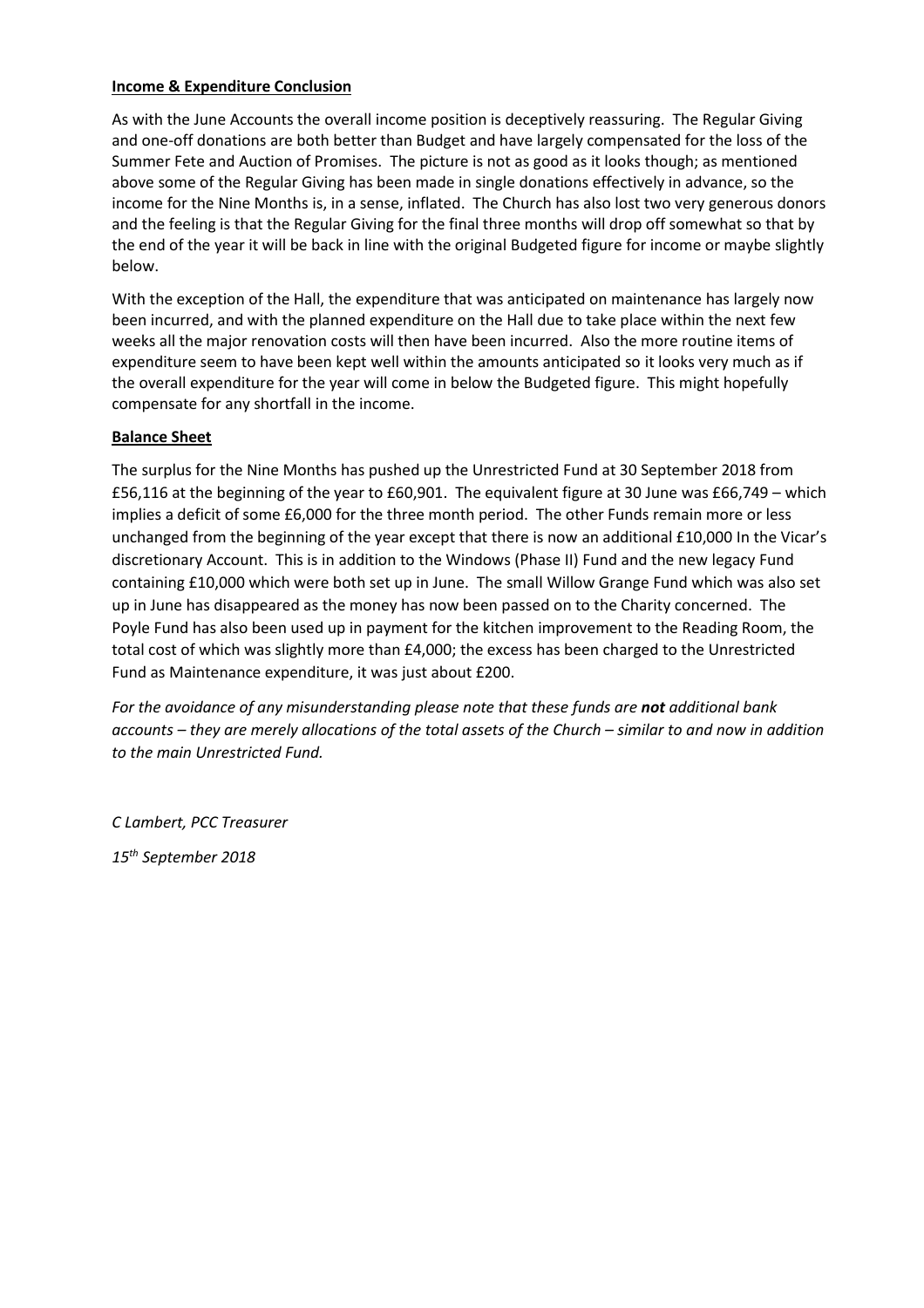# **APPENDIX C: Sound System Upgrade Briefing**

The PCC is being asked to consider proposals for a new sound system and, in particular, to discuss various options available. This document explains:

- why we want to upgrade the system;
- what the proposals are;
- what choices we need to make.

### **1. Why is an upgrade being considered? What issues would it solve?**

- (a) The existing microphones are cheap, entry-level products. As a result, they have relatively poor build quality, are unreliable and we get crackling during the service as well as noise when the lapel microphones are adjusted. The lectern microphone also often crackles when adjusted.
- (b) We don't have a good system for passing a microphone around a group of people. Handling noise is particularly distracting when lapel microphones are removed and handed from person to person (for example during a report back from Children's Church). Lapel microphones are not designed for this purpose and we need a good quality handheld radio microphone.
- (c) The entire radio-microphone system operates on public frequencies. This means that we get interference on quite a frequent basis. There have been a number of embarrassing occasions when we have encountered "pickup" of external music or speech during important services.
- (d) Often, even with lapel microphones, some speakers are difficult to hear.
- (e) There is currently no sound amplification in the chapel.

*Issues (a) – (e) above have been raised with us on a number of occasions by hard-of-hearing members of the congregation. Whilst they may be merely an irritation for those of us who can hear the service without amplification, they often make the difference between those with hearing difficulties being able to follow the service or not.*

- (f) The existing control panel at the back of the church is complex and is often mis-set. We would like a simplified system that automatically gets reset to a "known good configuration" when switched on. It would also be useful to be able to control the volume remotely (e.g., from the sanctuary) without having to walk all the way to the back of the church.
- (g) For a piece of drama with lots of actors (e.g., the Nativity Play), we don't currently have enough inputs to our current mixer for all the microphones we would need to use simultaneously.
- (h) The current system is not flexible enough for the needs of a youth band needing to plug in electronic instruments and mix the outputs of microphones amplifying quiet instruments.
- (i) We don't currently have a microphone that can pick up a group of singers (as opposed to individuals). This would be useful for the singing group at Altogether Worship.
- (j) We currently lack straightforward facilities to play music from CD or mobile phones.
- (k) The equipment for the existing sound system is balanced precariously on a shelf in the vestry which is a potential safety hazard and makes maintenance of the system very difficult.
- **2. What are we proposing and how does it solve the problems?** *VAT at 20% is included in all the estimated prices below.*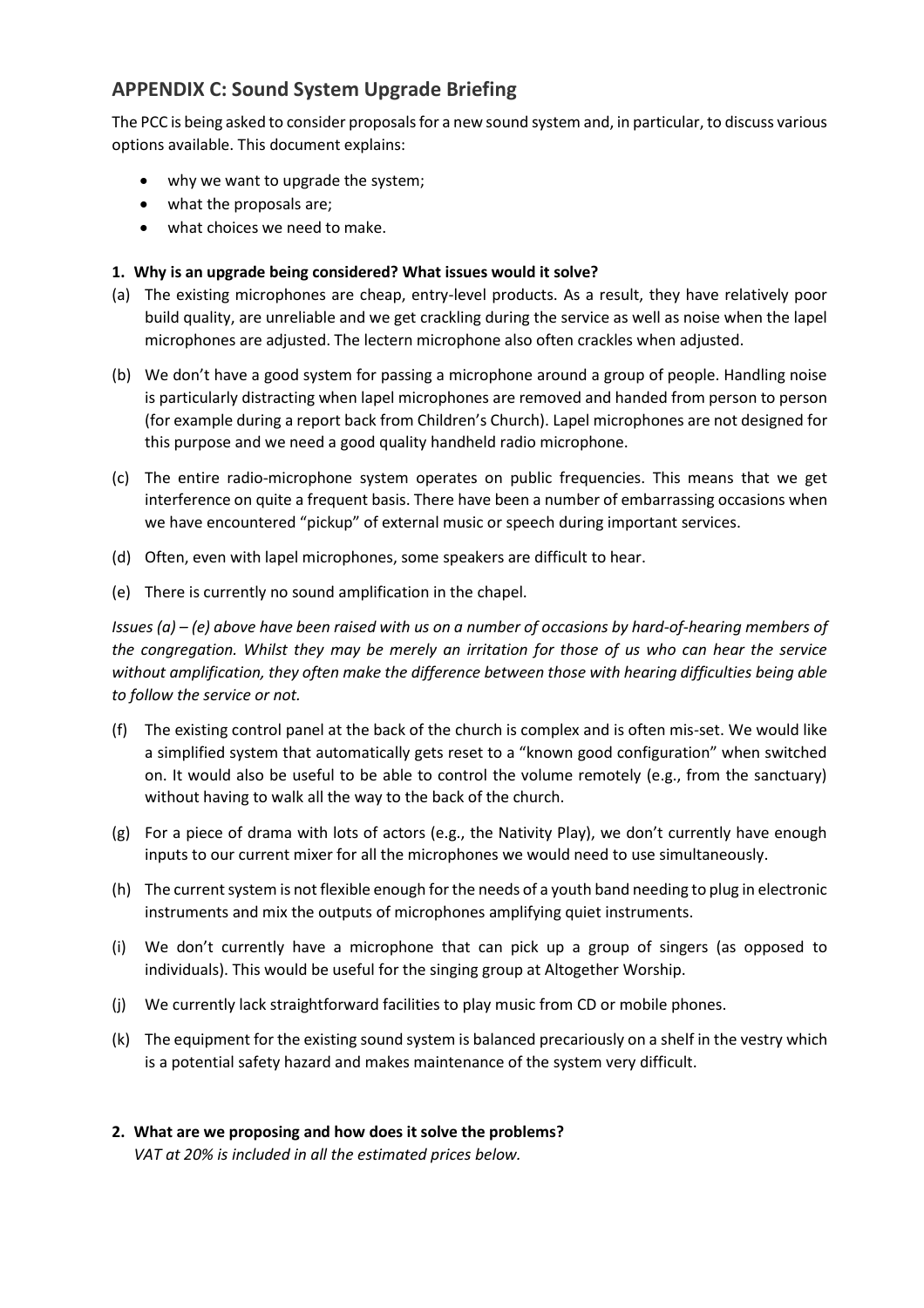- $\bullet$  Items (a) (d) are be solved by investing in better quality microphones. To replace the three lapel mics will cost approximately **£3400**, with each handheld radio microphone costing approximately **£480**. We have previously experimented with some cheap handheld radio mics and have found that they are very useful, but the ones we have suffer badly from interference. The issue of interference is solved by paid licenses for specific frequencies and the cost for an exclusive site license would be approximately **£150** per year.
- Item (e) can be solved by purchasing new speakers and an additional amplifier for the chapel at a cost of approx. **£750**.
- Item (f) and (g) can be solved by replacing the existing mixer at the back of the church with a new digital "mixer" system and new control panel. Cost is approximately **£4200**. A modern mixer would have a number of additional benefits, such as better control of feedback "howls" and suppression of background noise.
- Buying a separate mixer into which the members of the Youth Band plug their instruments would cost around **£360**.
- Item (i) would be solved by buying a special (non-radio) microphone for about **£240**.
- A variety of solutions are possible for item (j). An integrated "professional" quality setup, allowing remote control, would cost approximately **£480**, while a cheap solution would be approximately **£50**.
- Mounting the system in a new cabinet item (k) would cost around **£500**.
- New cabling, installation and miscellaneous repairs to existing sockets come to approximately **£3000**.
- *This work has the indirect benefit that we can reuse much of the existing equipment in the Church Hall and this would significantly enhance the facilities that we could offer renters.*

#### **3. What choices do we need to make and what are the implications?**

- We need to decide which (if any) of the items are essential and which are "luxuries".
- Should we phase the project?
- If we choose to buy handheld radio mics, we need to decide how many. The number that we choose will determine what types of activity we can support.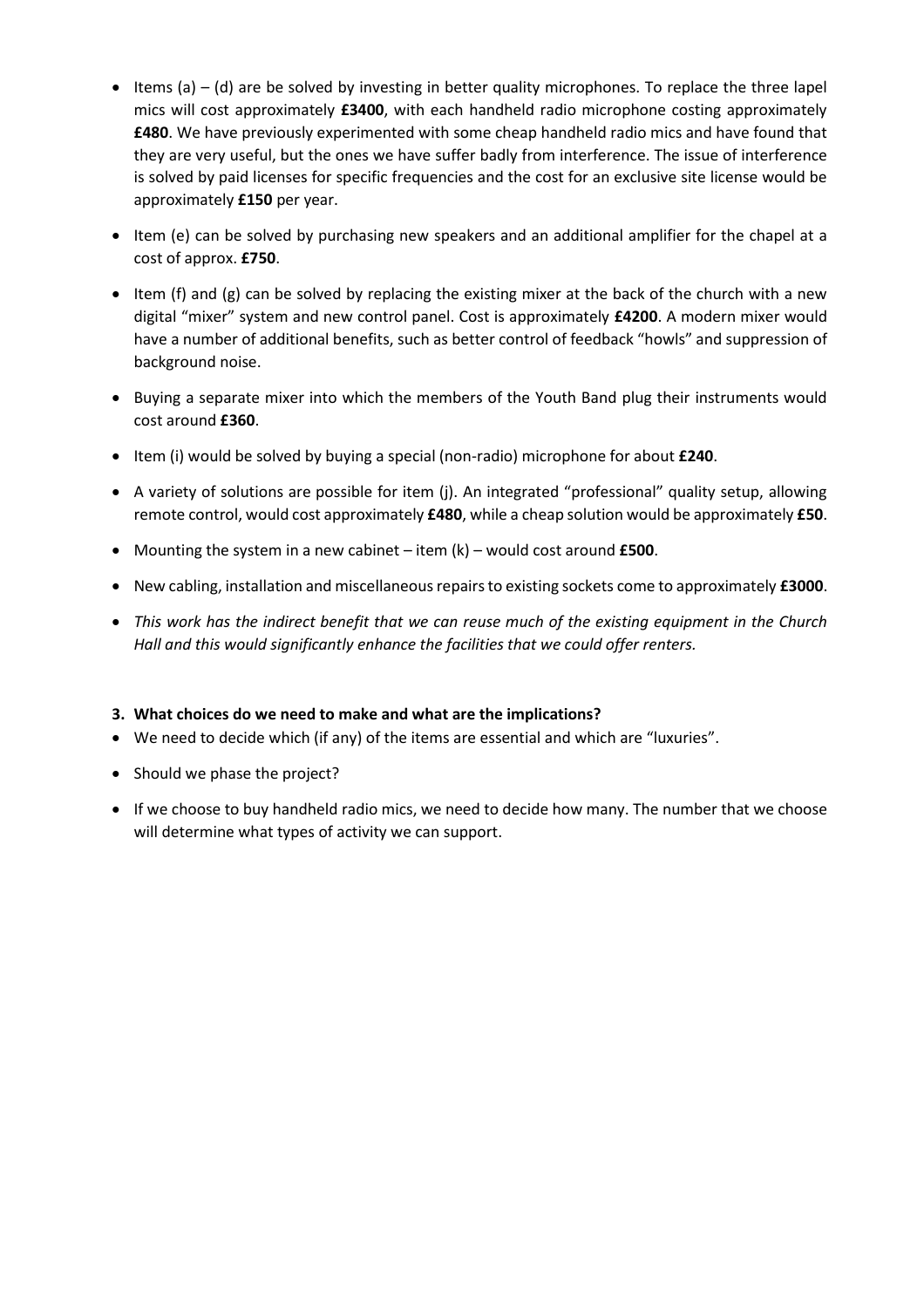### **APPENDIX D: Eco-Church Briefing**

# All Saints' - Eco Church?

### Background

At the July PCC Meeting we agreed "That we explore becoming an Eco-church and begin by completing the survey"

### The Survey

To complete the survey, we registered on the Eco Church website and downloaded a hard-copy of the survey which we have since entered onto the website to get an initial rating of where we stand as an Eco-Church right now.

The survey is divided into these sections:

| Worship and Teaching 10 questions  |  |
|------------------------------------|--|
|                                    |  |
|                                    |  |
| Community Engagement  27 questions |  |
|                                    |  |

### How did we do?

Here's the picture as we stand:



We're already:

GOLD in Worship & Teaching! BRONZE in Land and Lifestyle TIN? in Buildings and Community & Global

However, this is just a quick run through of the questions, there are some that we haven't answered as we need to dig a little more for the answers. Some of you will know the answers…..

#### Eco-Diocese

Eve and I attended the Eco-Diocese launch at St Peter's Church, Frimley Green where Bishop Jo spoke and presented St Peter's with their bronze award.

Guildford Diocese is close to being (and by time of reading may now be) a bronze Eco-Diocese. This means, among other things, that 10% of the churches in the Diocese must be registered and 5% gaining an award. At the time of writing, 23 churches have registered (All Saints' included) and 14 have achieved their bronze award.

#### Bronze award Churches in the Diocese

- St Peter's, Frimley
- St Mark's, Farnham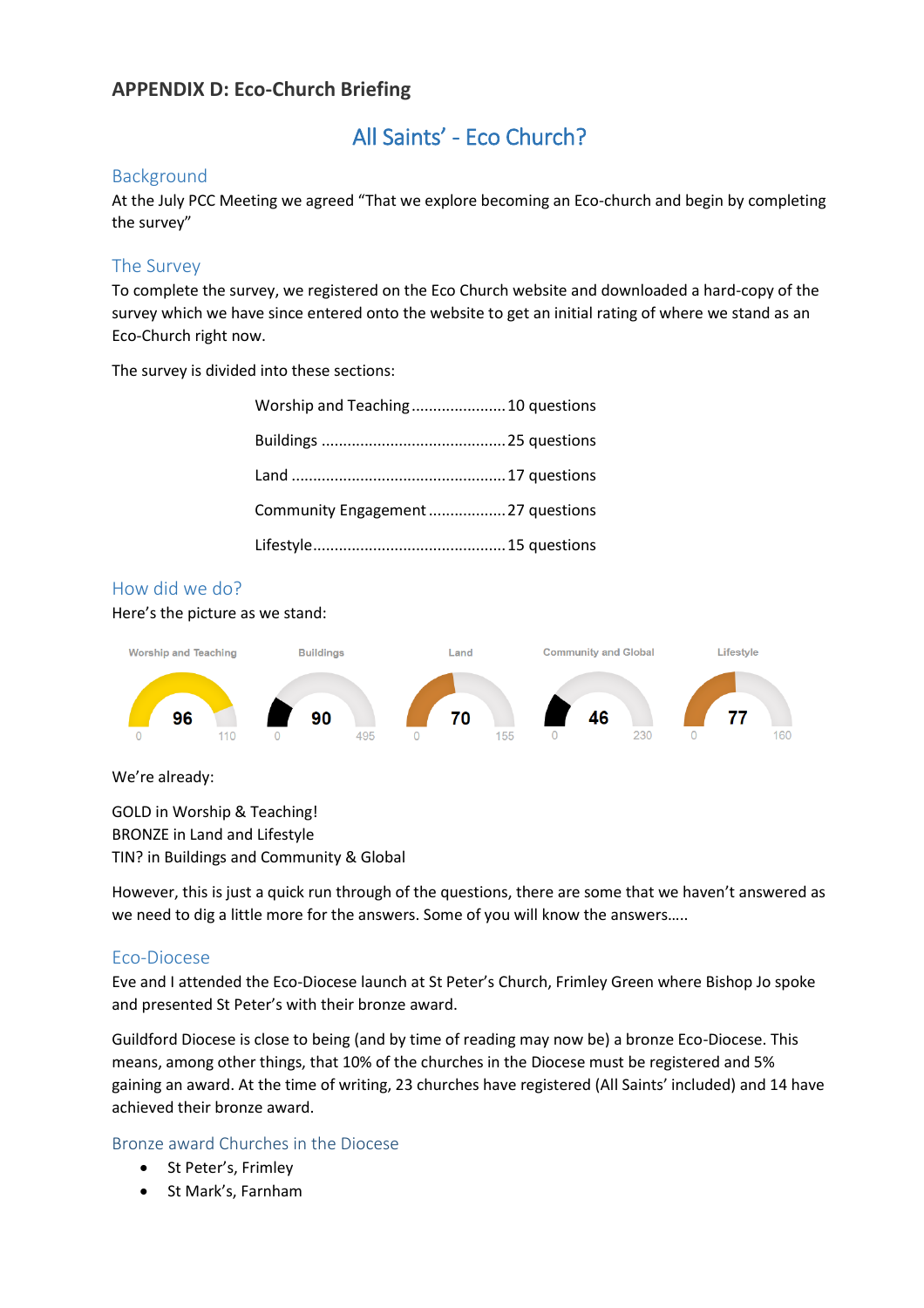- St George's, Badshot Lea
- Emmanuel, Stoughton
- Holy Trinity, Guildford
- St Nicolas', Guildford
- Wonersh Church
- Holy Trinity and St Johns, Westcott
- St Paul's Dorking
- St John the Baptist, Capel
- St Stephen's, Shottermill
- All Saints with Ss Philip and James, Fleet
- Christ Church, Virginia Water

### St Peter's, Frimley Green

At the launch, St Peter's spoke about how they approached becoming an Eco-Church and some tips for how we might make it happen.

- They formed a 'Green Team' to drive the initiative within the church. A number of people stressed how key it is to get the children and youth involved as they have great enthusiasm for eco matters.
- They include eco-tips for parishioners in the news-sheet and parish magazine
- They're exploring installing bat boxes
- They're using eco-suppliers through the parish buying scheme. Parish Buying Electricity will very soon be 100% renewable.
- They are finding that the 'Lifestyle' section is hardest to score highly on when you try to reach silver. (This is gained through influencing choices that your parish members make)
- It's beneficial to collaborate with other organisations, for example, schools, Guildford Environmental Forum, Cubs, Guides, Brownies.
- Green Journey [\(http://greenjourney.org/\)](http://greenjourney.org/) helps churches to reduce energy costs and does free energy audits
- The book "Don't Stop at the Lights" by Claire Foster-Gilbert is recommended reading for church leaders.

<https://www.chpublishing.co.uk/books/9780715141380/dont-stop-at-the-lights>

### What Next?

- Set up a 'Green Team'
- Review the survey and fill in the gaps
- Prioritise some actions that have greatest impact on moving us towards Bronze.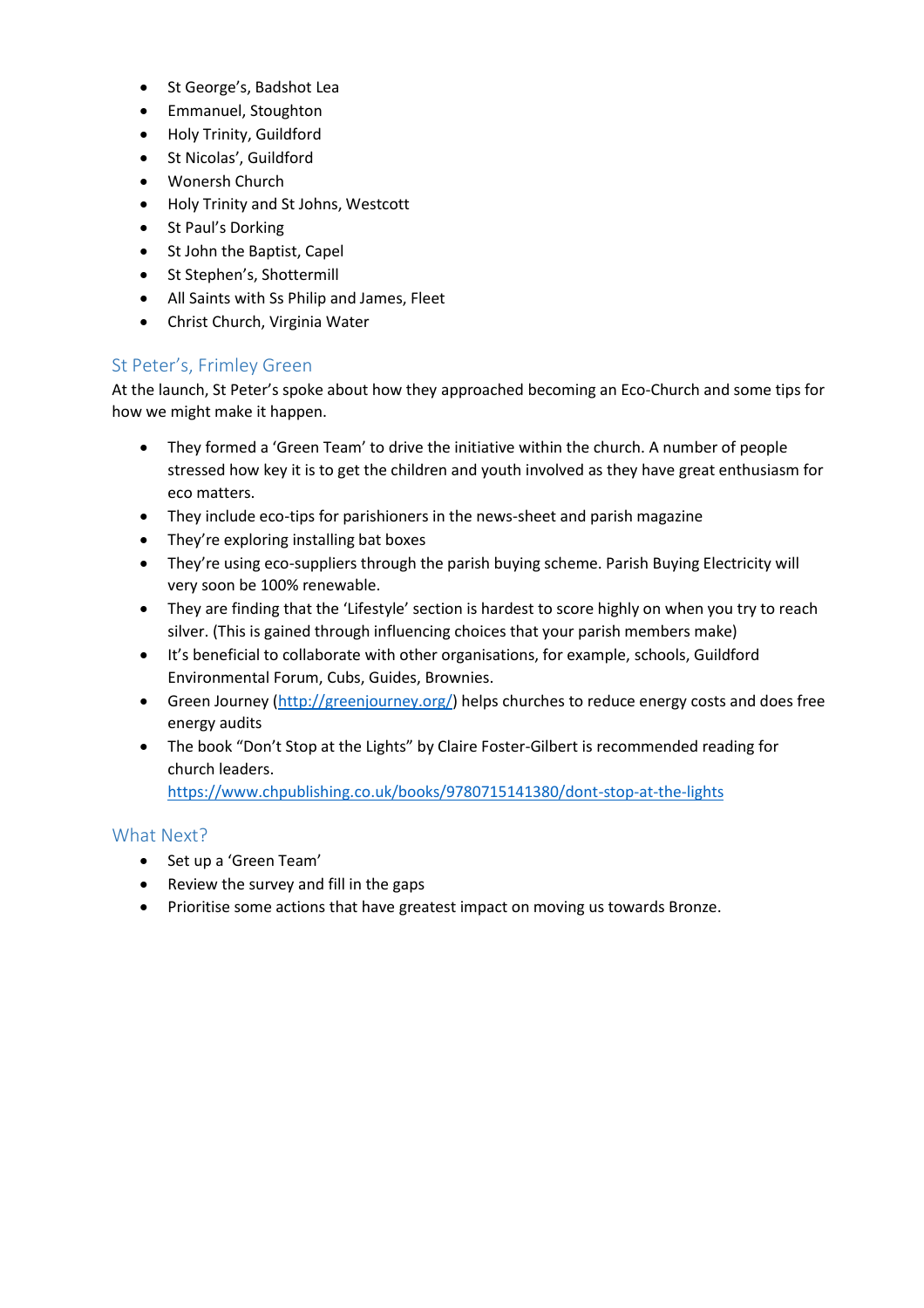### **APPENDIX E: Pilgrimage 2019 Itinerary**

### All Saints' Church, Guildford. Pilgrimage to Winchester 2019.

### Draft Itinerary and timetable.

1. Friday  $3^{rd}$  May: (Guildford – Farnham – Bentley.)

09.00 Walkers depart All Saints' Church, taking provisions for picnic lunch and cash for the bus home. Join North Downs Way via Sunnydown. 12.30 Picnic lunch after approx 7.5 miles near Barfield School. 13.00 Resume walk into Farnham Town Centre (3 miles). Arrive approx 14.15. (Bus for Guildford leaves at 14.45) 14.15 Walkers leave promptly and walk to Bentley via St. Swithun's Way (5.5 miles) for 16.35 bus to Guildford. If this bus is missed, the next is at 18.00. 17.05 Walkers debus at nearest bus stop in Farnham Road.

2. Saturday  $4^{th}$  May: (Bentley – Alton – Alresford.)

Alternative 1. For those walking the whole Pilgrimage.

O8.00 Bus leaves Guildford to arrive Bentley at 08.30. (Take cash and provisions)Walk via St. Swithun's Way for 2.5 hours to Alton Town Centre (5.5 miles), arr. Approx 11.00. Continue on St. Swithun's Way for further 5 miles (2 hours walk) and stop for picnic for 30 mins at 13.00. 13.30 Walkers continue for 8 miles further to New Alresford (allow 4 hours), arriving at 17.30 approx. Bus for Alton leaves at 18.10 connecting there for Guildford. Arr. 19.29.

Alternative 2. For those preferring a shorter walk.

09.25 Bus leaves Guildford to arrive at Bentley at 10.00. (Take cash and provisions.) Walk via St. Swithun's Way for 2.5 hours to Alton Railway Station (5.5 miles), to arrive at approx 12.30. Buy ticket and board 12.50 Watercress Line service to Alresford. Arr. Approx 13.24. Bus departs Alresford for Guildford (change at Alton) at 13.40. Arr. Guildford 15.07. (There is a later train from Alton at 14.00 arriving Alresford at 14.30 in time for 14.40 bus home.)

3. Sunday  $5<sup>th</sup>$  May: (Alresford – Winchester.)

09.30 Walkers assemble at Alresford Station Car Park and walk initially on Wayfarers' Walk and then on St. Swithun's Way for 3 hours for 6.5 miles to picnic site near Easton, arriving at 12.30 approx.

13.00 Resume walk for final 4 miles to Cathedral via waymarked route, arriving at 14.30, allowing people time to change for Choral Evensong at 15.30.

Note: Car transport will need to be found for this day.

Total Mileage:

16 miles on Day 1. (Guildford – Farnham – Bentley.)

18.5 miles on Day 2 (Bentley – Alton – Alresford.)

10.5 miles on Day 3. (Alresford – Winchester.)

Total 45 miles.